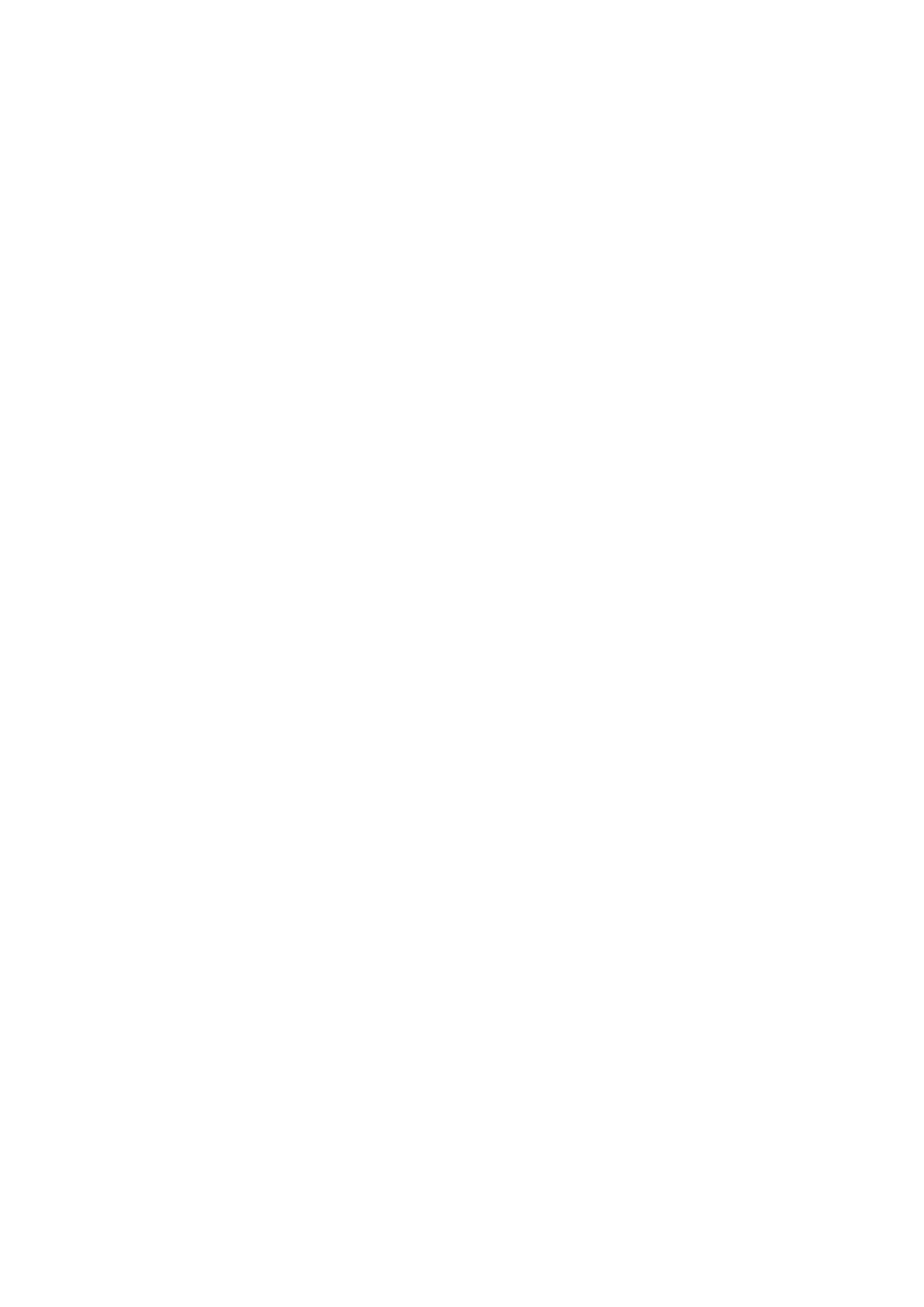## **INTERNATIONAL CONVENTION ON CIVIL LIABILITY FOR BUNKER OIL POLLUTION DAMAGE, 2001**

#### **The States Parties to this Convention,**

**RECALLING** article 194 of the United Nations Convention on the Law of the Sea, 1982, which provides that States shall take all measures necessary to prevent, reduce and control pollution of the marine environment,

**RECALLING ALSO** article 235 of that Convention, which provides that, with the objective of assuring prompt and adequate compensation in respect of all damage caused by pollution of the marine environment, States shall co-operate in the further development of relevant rules of international law,

**NOTING** the success of the International Convention on Civil Liability for Oil Pollution Damage, 1992 and the International Convention on the Establishment of an International Fund for Compensation for Oil Pollution Damage, 1992 in ensuring that compensation is available to persons who suffer damage caused by pollution resulting from the escape or discharge of oil carried in bulk at sea by ships,

**NOTING ALSO** the adoption of the International Convention on Liability and Compensation for Damage in Connection with the Carriage of Hazardous and Noxious Substances by Sea, 1996 in order to provide adequate, prompt and effective compensation for damage caused by incidents in connection with the carriage by sea of hazardous and noxious substances

**RECOGNIZING** the importance of establishing strict liability for all forms of oil pollution which is linked to an appropriate limitation of the level of that liability,

**CONSIDERING** that complementary measures are necessary to ensure the payment of adequate, prompt and effective compensation for damage caused by pollution resulting from the escape or discharge of bunker oil from ships,

**DESIRING** to adopt uniform international rules and procedures for determining questions of liability and providing adequate compensation in such cases,

**HAVE AGREED** as follows: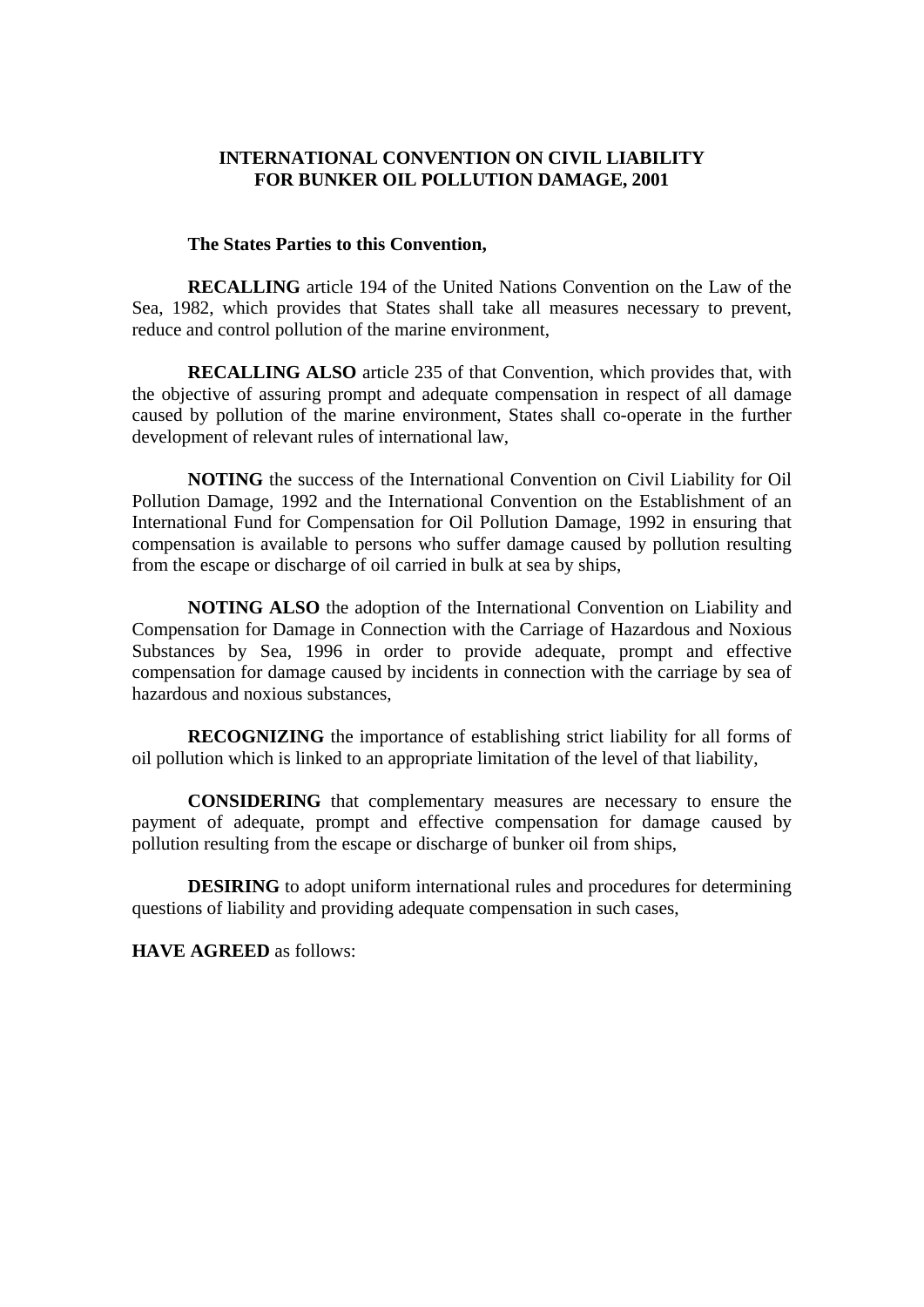## **Definitions**

For the purposes of this Convention:

1 "Ship" means any seagoing vessel and seaborne craft, of any type whatsoever.

2 "Person" means any individual or partnership or any public or private body, whether corporate or not, including a State or any of its constituent subdivisions.

3 "Shipowner" means the owner, including the registered owner, bareboat charterer, manager and operator of the ship.

4 ''Registered owner'' means the person or persons registered as the owner of the ship or, in the absence of registration, the person or persons owning the ship. However, in the case of a ship owned by a State and operated by a company which in that State is registered as the ship's operator, ''registered owner'' shall mean such company.

5 "Bunker oil" means any hydrocarbon mineral oil, including lubricating oil, used or intended to be used for the operation or propulsion of the ship, and any residues of such oil.

6 "Civil Liability Convention" means the International Convention on Civil Liability for Oil Pollution Damage, 1992, as amended.

7 "Preventive measures" means any reasonable measures taken by any person after an incident has occurred to prevent or minimize pollution damage.

8 "Incident" means any occurrence or series of occurrences having the same origin, which causes pollution damage or creates a grave and imminent threat of causing such damage.

9 "Pollution damage" means:

- (a) loss or damage caused outside the ship by contamination resulting from the escape or discharge of bunker oil from the ship, wherever such escape or discharge may occur, provided that compensation for impairment of the environment other than loss of profit from such impairment shall be limited to costs of reasonable measures of reinstatement actually undertaken or to be undertaken; and
- (b) the costs of preventive measures and further loss or damage caused by preventive measures.

10 ''State of the ship's registry" means, in relation to a registered ship, the State of registration of the ship and, in relation to an unregistered ship, the State whose flag the ship is entitled to fly.

11 ''Gross tonnage'' means gross tonnage calculated in accordance with the tonnage measurement regulations contained in Annex 1 of the International Convention on Tonnage Measurement of Ships, 1969.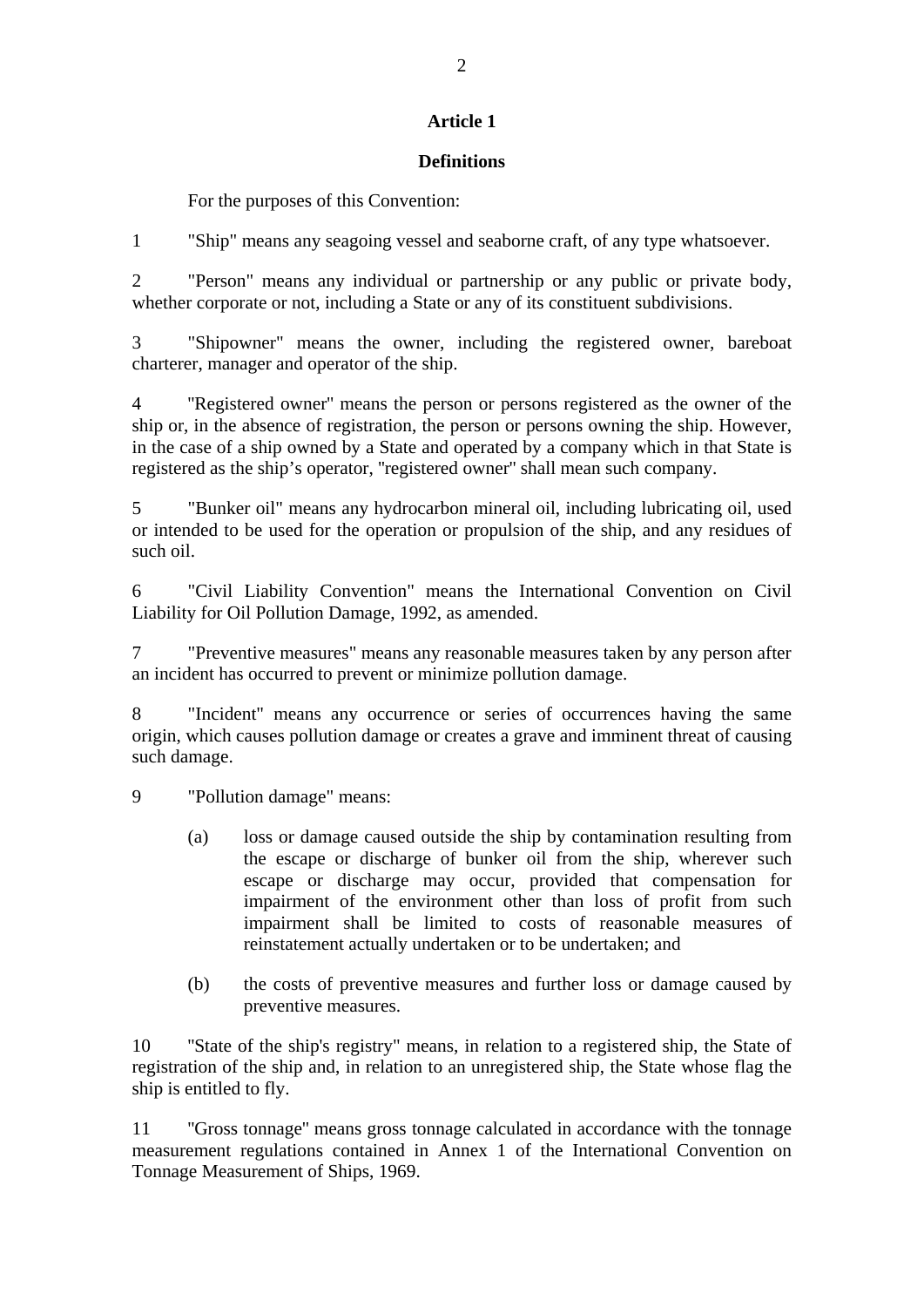- 12 "Organization" means the International Maritime Organization.
- 13 "Secretary-General" means the Secretary-General of the Organization.

#### **Scope of application**

This Convention shall apply exclusively:

- (a) to pollution damage caused:
	- (i) in the territory, including the territorial sea, of a State Party, and
	- (ii) in the exclusive economic zone of a State Party, established in accordance with international law, or, if a State Party has not established such a zone, in an area beyond and adjacent to the territorial sea of that State determined by that State in accordance with international law and extending not more than 200 nautical miles from the baselines from which the breadth of its territorial sea is measured;
- (b) to preventive measures, wherever taken, to prevent or minimize such damage.

### **Article 3**

### **Liability of the shipowner**

1 Except as provided in paragraphs 3 and 4, the shipowner at the time of an incident shall be liable for pollution damage caused by any bunker oil on board or originating from the ship, provided that, if an incident consists of a series of occurrences having the same origin, the liability shall attach to the shipowner at the time of the first of such occurrences.

2 Where more than one person is liable in accordance with paragraph 1, their liability shall be joint and several.

3 No liability for pollution damage shall attach to the shipowner if the shipowner proves that:

- (a) the damage resulted from an act of war, hostilities, civil war, insurrection or a natural phenomenon of an exceptional, inevitable and irresistible character; or
- (b) the damage was wholly caused by an act or omission done with the intent to cause damage by a third party; or
- (c) the damage was wholly caused by the negligence or other wrongful act of any Government or other authority responsible for the maintenance of lights or other navigational aids in the exercise of that function.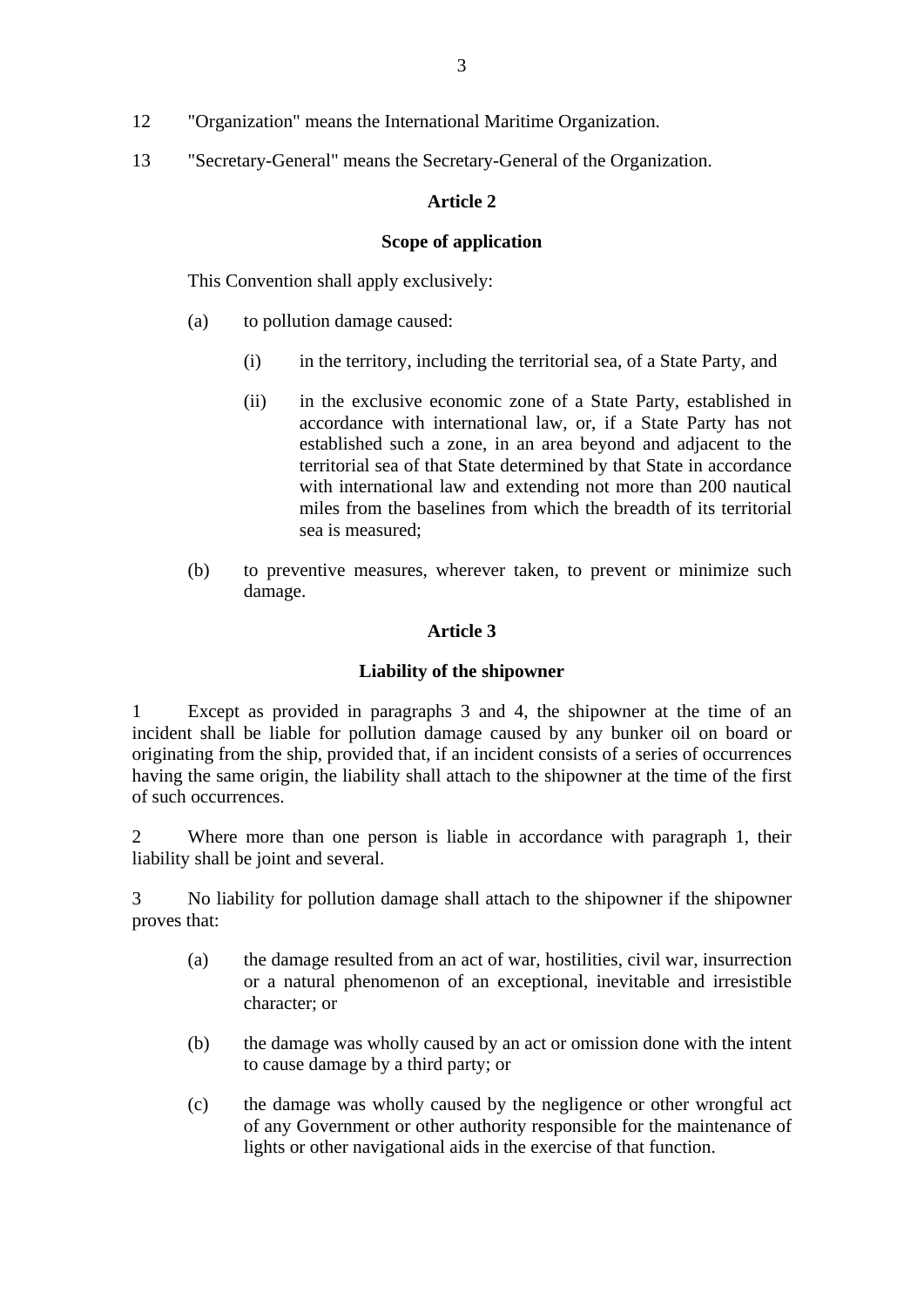4 If the shipowner proves that the pollution damage resulted wholly or partially either from an act or omission done with intent to cause damage by the person who suffered the damage or from the negligence of that person, the shipowner may be exonerated wholly or partially from liability to such person.

5 No claim for compensation for pollution damage shall be made against the shipowner otherwise than in accordance with this Convention.

6 Nothing in this Convention shall prejudice any right of recourse of the shipowner which exists independently of this Convention.

### **Article 4**

#### **Exclusions**

1 This Convention shall not apply to pollution damage as defined in the Civil Liability Convention, whether or not compensation is payable in respect of it under that Convention.

2 Except as provided in paragraph 3, the provisions of this Convention shall not apply to warships, naval auxiliary or other ships owned or operated by a State and used, for the time being, only on Government non-commercial service.

3 A State Party may decide to apply this Convention to its warships or other ships described in paragraph 2, in which case it shall notify the Secretary-General thereof specifying the terms and conditions of such application.

4 With respect to ships owned by a State Party and used for commercial purposes, each State shall be subject to suit in the jurisdictions set forth in article 9 and shall waive all defences based on its status as a sovereign State.

### **Article 5**

#### **Incidents involving two or more ships**

When an incident involving two or more ships occurs and pollution damage results therefrom, the shipowners of all the ships concerned, unless exonerated under article 3, shall be jointly and severally liable for all such damage which is not reasonably separable.

### **Article 6**

### **Limitation of liability**

Nothing in this Convention shall affect the right of the shipowner and the person or persons providing insurance or other financial security to limit liability under any applicable national or international regime, such as the Convention on Limitation of Liability for Maritime Claims, 1976, as amended.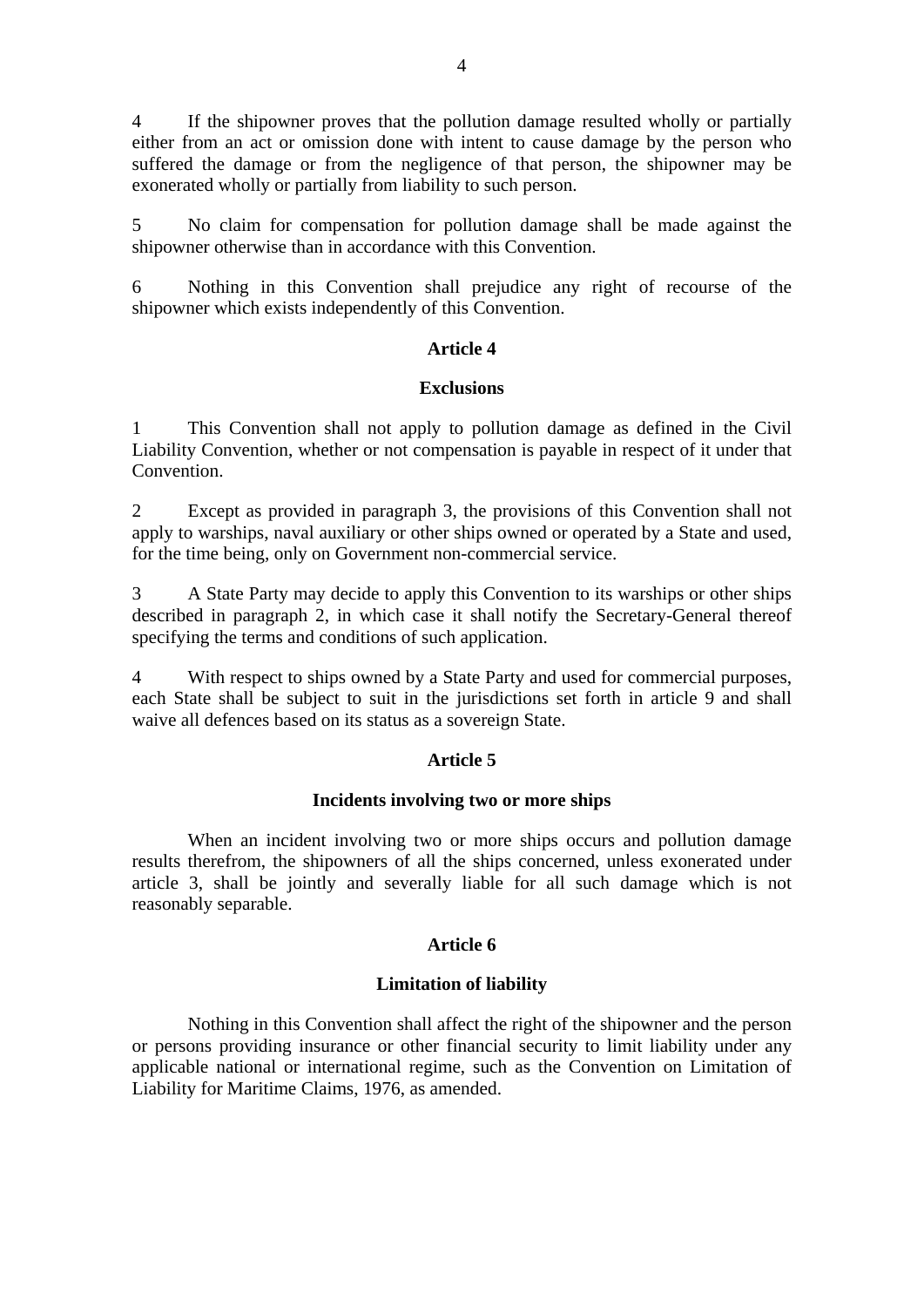#### **Compulsory insurance or financial security**

1 The registered owner of a ship having a gross tonnage greater than 1000 registered in a State Party shall be required to maintain insurance or other financial security, such as the guarantee of a bank or similar financial institution, to cover the liability of the registered owner for pollution damage in an amount equal to the limits of liability under the applicable national or international limitation regime, but in all cases, not exceeding an amount calculated in accordance with the Convention on Limitation of Liability for Maritime Claims, 1976, as amended.

2 A certificate attesting that insurance or other financial security is in force in accordance with the provisions of this Convention shall be issued to each ship after the appropriate authority of a State Party has determined that the requirements of paragraph 1 have been complied with. With respect to a ship registered in a State Party such certificate shall be issued or certified by the appropriate authority of the State of the ship's registry; with respect to a ship not registered in a State Party it may be issued or certified by the appropriate authority of any State Party. This certificate shall be in the form of the model set out in the annex to this Convention and shall contain the following particulars:

- (a) name of ship, distinctive number or letters and port of registry;
- (b) name and principal place of business of the registered owner;
- (c) IMO ship identification number;
- (d) type and duration of security;
- (e) name and principal place of business of insurer or other person giving security and, where appropriate, place of business where the insurance or security is established;
- (f) period of validity of the certificate which shall not be longer than the period of validity of the insurance or other security.
- 3 (a) A State Party may authorize either an institution or an organization recognized by it to issue the certificate referred to in paragraph 2. Such institution or organization shall inform that State of the issue of each certificate. In all cases, the State Party shall fully guarantee the completeness and accuracy of the certificate so issued and shall undertake to ensure the necessary arrangements to satisfy this obligation.
	- (b) A State Party shall notify the Secretary-General of :
		- (i) the specific responsibilities and conditions of the authority delegated to an institution or organization recognised by it;
		- (ii) the withdrawal of such authority; and
		- (iii) the date from which such authority or withdrawal of such authority takes effect.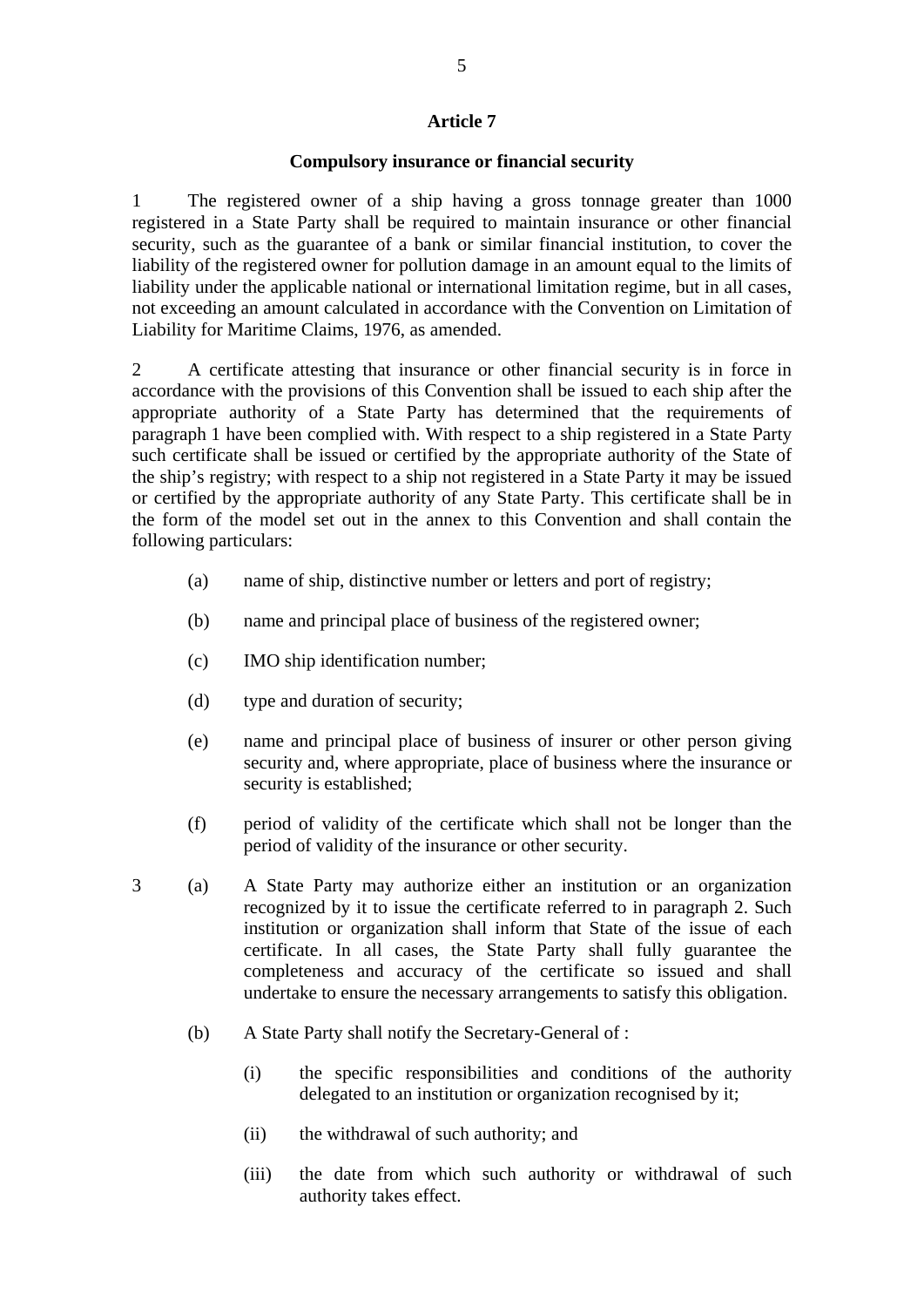An authority delegated shall not take effect prior to three months from the date on which notification to that effect was given to the Secretary-General.

(c) The institution or organization authorized to issue certificates in accordance with this paragraph shall, as a minimum, be authorized to withdraw these certificates if the conditions under which they have been issued are not maintained. In all cases the institution or organization shall report such withdrawal to the State on whose behalf the certificate was issued.

4 The certificate shall be in the official language or languages of the issuing State. If the language used is not English, French or Spanish, the text shall include a translation into one of these languages and, where the State so decides, the official language of the State may be omitted.

5 The certificate shall be carried on board the ship and a copy shall be deposited with the authorities who keep the record of the ship's registry or, if the ship is not registered in a State Party, with the authorities issuing or certifying the certificate.

6 An insurance or other financial security shall not satisfy the requirements of this article if it can cease, for reasons other than the expiry of the period of validity of the insurance or security specified in the certificate under paragraph 2 of this article, before three months have elapsed from the date on which notice of its termination is given to the authorities referred to in paragraph 5 of this article, unless the certificate has been surrendered to these authorities or a new certificate has been issued within the said period. The foregoing provisions shall similarly apply to any modification which results in the insurance or security no longer satisfying the requirements of this article.

7 The State of the ship's registry shall, subject to the provisions of this article, determine the conditions of issue and validity of the certificate.

8 Nothing in this Convention shall be construed as preventing a State Party from relying on information obtained from other States or the Organization or other international organisations relating to the financial standing of providers of insurance or financial security for the purposes of this Convention. In such cases, the State Party relying on such information is not relieved of its responsibility as a State issuing the certificate required by paragraph 2.

9 Certificates issued or certified under the authority of a State Party shall be accepted by other States Parties for the purposes of this Convention and shall be regarded by other States Parties as having the same force as certificates issued or certified by them even if issued or certified in respect of a ship not registered in a State Party. A State Party may at any time request consultation with the issuing or certifying State should it believe that the insurer or guarantor named in the insurance certificate is not financially capable of meeting the obligations imposed by this Convention.

10 Any claim for compensation for pollution damage may be brought directly against the insurer or other person providing financial security for the registered owner's liability for pollution damage. In such a case the defendant may invoke the defences (other than bankruptcy or winding up of the shipowner) which the shipowner would have been entitled to invoke, including limitation pursuant to article 6.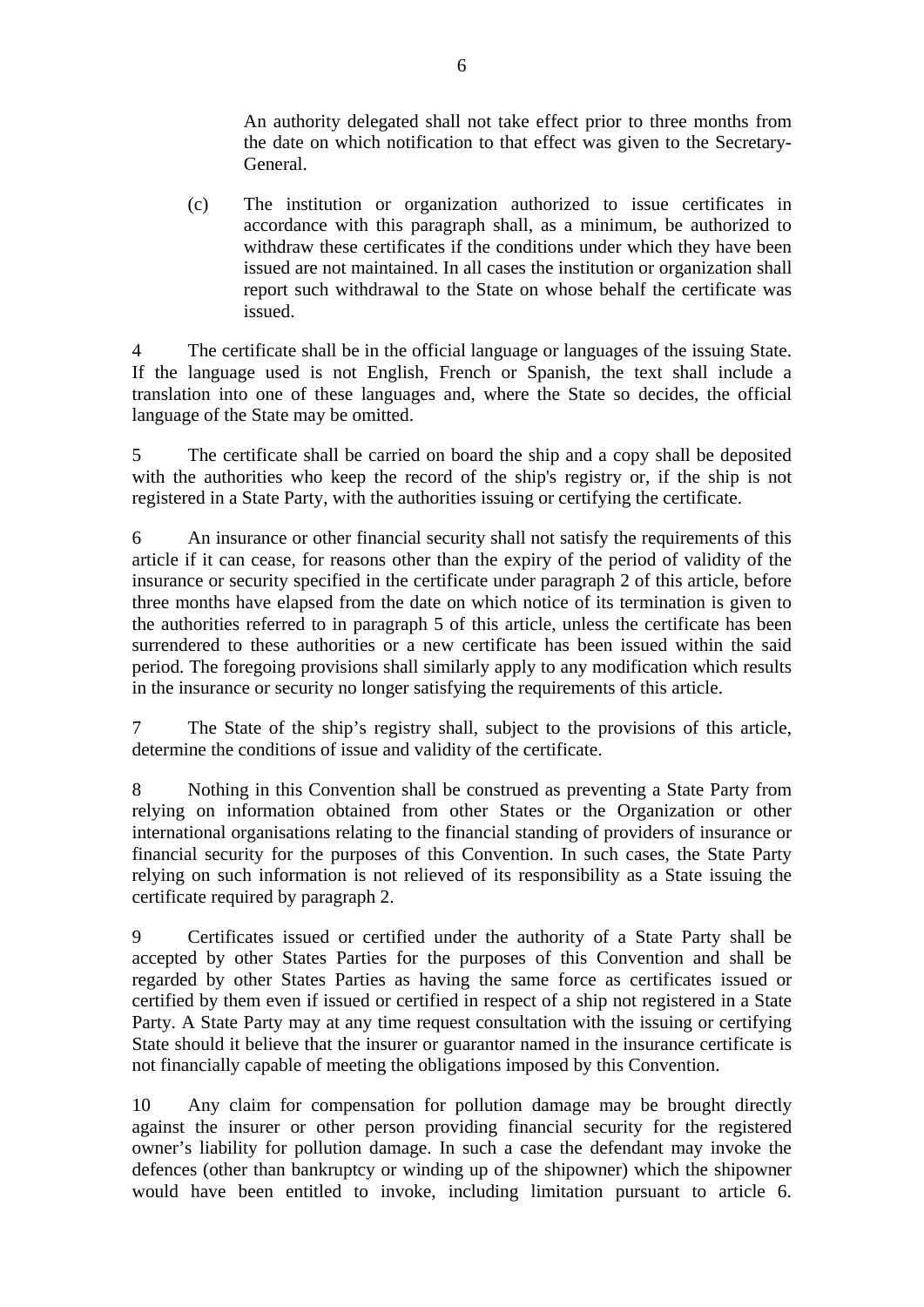Furthermore, even if the shipowner is not entitled to limitation of liability according to article 6, the defendant may limit liability to an amount equal to the amount of the insurance or other financial security required to be maintained in accordance with paragraph 1. Moreover, the defendant may invoke the defence that the pollution damage resulted from the wilful misconduct of the shipowner, but the defendant shall not invoke any other defence which the defendant might have been entitled to invoke in proceedings brought by the shipowner against the defendant. The defendant shall in any event have the right to require the shipowner to be joined in the proceedings.

11 A State Party shall not permit a ship under its flag to which this article applies to operate at any time, unless a certificate has been issued under paragraphs 2 or 14.

12 Subject to the provisions of this article, each State Party shall ensure, under its national law, that insurance or other security, to the extent specified in paragraph 1, is in force in respect of any ship having a gross tonnage greater than 1000, wherever registered, entering or leaving a port in its territory, or arriving at or leaving an offshore facility in its territorial sea.

13 Notwithstanding the provisions of paragraph 5, a State Party may notify the Secretary-General that, for the purposes of paragraph 12, ships are not required to carry on board or to produce the certificate required by paragraph 2, when entering or leaving ports or arriving at or leaving from offshore facilities in its territory, provided that the State Party which issues the certificate required by paragraph 2 has notified the Secretary-General that it maintains records in an electronic format, accessible to all States Parties, attesting the existence of the certificate and enabling States Parties to discharge their obligations under paragraph 12.

14 If insurance or other financial security is not maintained in respect of a ship owned by a State Party, the provisions of this article relating thereto shall not be applicable to such ship, but the ship shall carry a certificate issued by the appropriate authority of the State of the ship's registry stating that the ship is owned by that State and that the ship's liability is covered within the limit prescribed in accordance with paragraph 1. Such a certificate shall follow as closely as possible the model prescribed by paragraph 2.

15 A State may, at the time of ratification, acceptance, approval of, or accession to this Convention, or at any time thereafter, declare that this article does not apply to ships operating exclusively within the area of that State referred to in article 2(a)(i).

# **Article 8**

### **Time limits**

Rights to compensation under this Convention shall be extinguished unless an action is brought thereunder within three years from the date when the damage occurred. However, in no case shall an action be brought more than six years from the date of the incident which caused the damage. Where the incident consists of a series of occurrences, the six-years' period shall run from the date of the first such occurrence.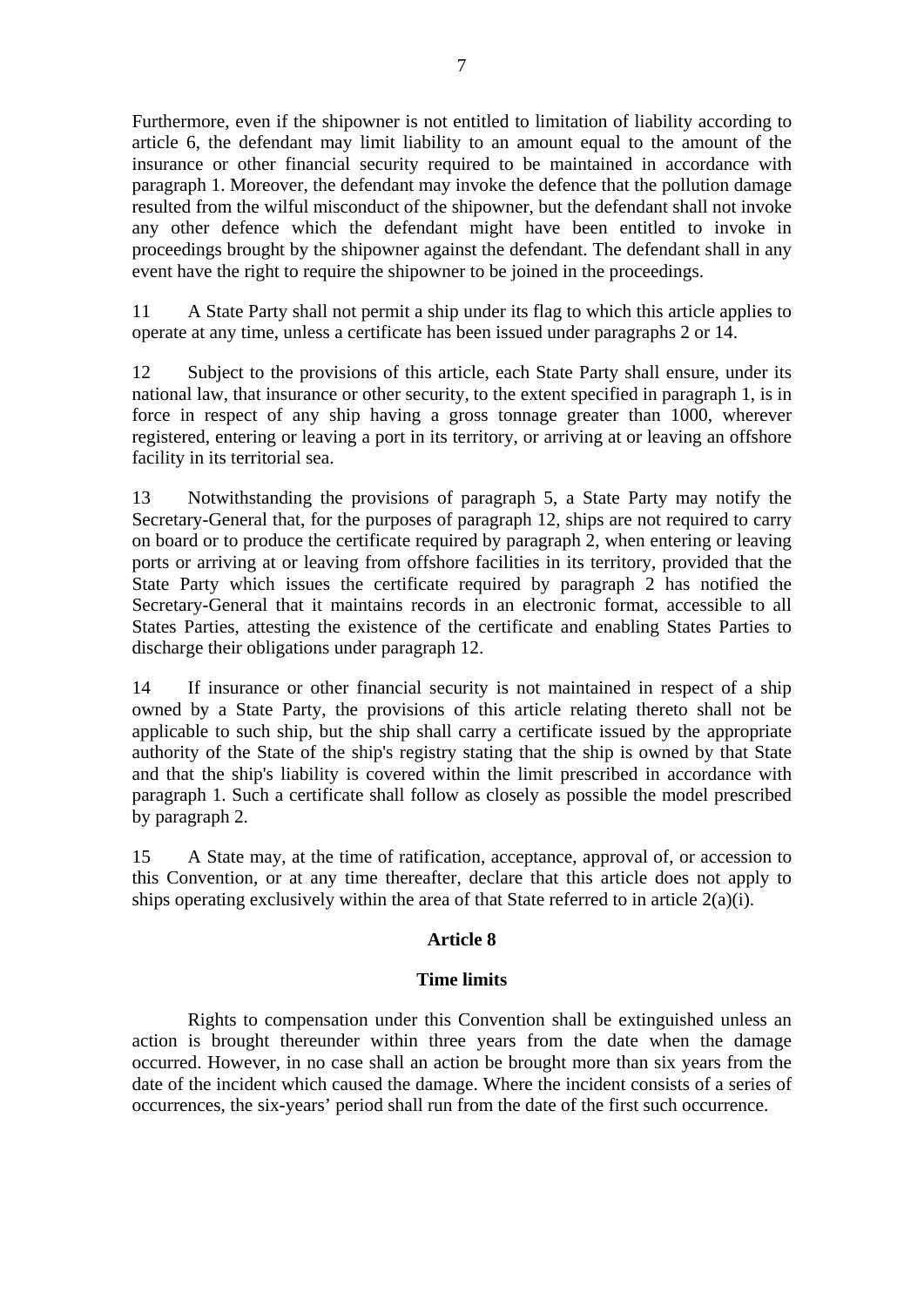#### **Jurisdiction**

1 Where an incident has caused pollution damage in the territory, including the territorial sea, or in an area referred to in article 2(a)(ii) of one or more States Parties, or preventive measures have been taken to prevent or minimise pollution damage in such territory, including the territorial sea, or in such area, actions for compensation against the shipowner, insurer or other person providing security for the shipowner's liability may be brought only in the courts of any such States Parties.

2 Reasonable notice of any action taken under paragraph 1 shall be given to each defendant.

3 Each State Party shall ensure that its courts have jurisdiction to entertain actions for compensation under this Convention.

### **Article 10**

### **Recognition and enforcement**

1 Any judgement given by a Court with jurisdiction in accordance with article 9 which is enforceable in the State of origin where it is no longer subject to ordinary forms of review, shall be recognised in any State Party, except:

- (a) where the judgement was obtained by fraud; or
- (b) where the defendant was not given reasonable notice and a fair opportunity to present his or her case.

2 A judgement recognised under paragraph 1 shall be enforceable in each State Party as soon as the formalities required in that State have been complied with. The formalities shall not permit the merits of the case to be re-opened.

### **Article 11**

### **Supersession Clause**

This Convention shall supersede any Convention in force or open for signature, ratification or accession at the date on which this Convention is opened for signature, but only to the extent that such Convention would be in conflict with it; however, nothing in this article shall affect the obligations of States Parties to States not party to this Convention arising under such Convention.

### **Article 12**

### **Signature, ratification, acceptance, approval and accession**

1 This Convention shall be open for signature at the Headquarters of the Organization from 1 October 2001 until 30 September 2002 and shall thereafter remain open for accession.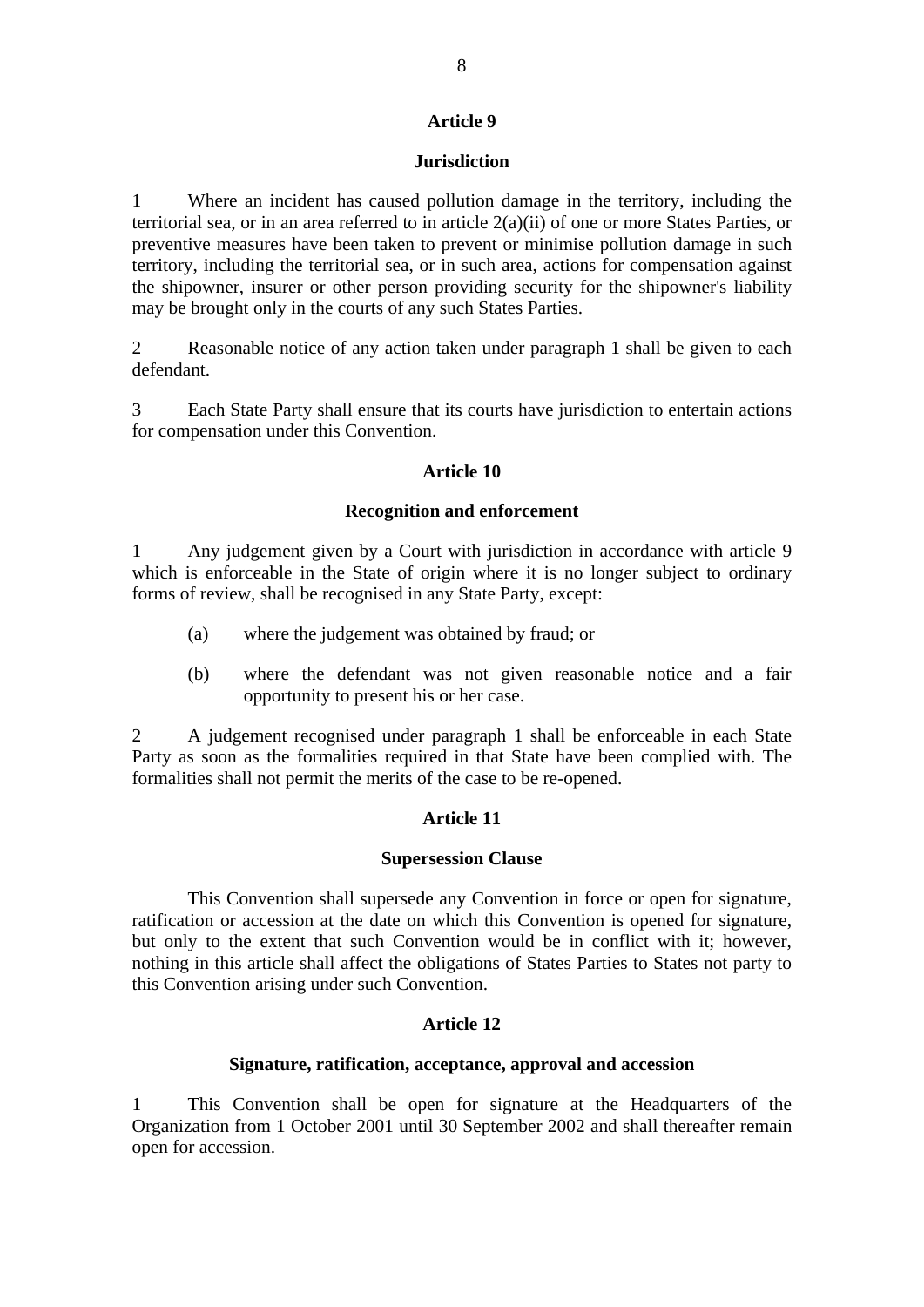- 2 States may express their consent to be bound by this Convention by:
	- (a) signature without reservation as to ratification, acceptance or approval;
	- (b) signature subject to ratification, acceptance or approval followed by ratification, acceptance or approval; or
	- (c) accession.

3 Ratification, acceptance, approval or accession shall be effected by the deposit of an instrument to that effect with the Secretary-General.

4 Any instrument of ratification, acceptance, approval or accession deposited after the entry into force of an amendment to this Convention with respect to all existing State Parties, or after the completion of all measures required for the entry into force of the amendment with respect to those State Parties shall be deemed to apply to this Convention as modified by the amendment.

### **Article 13**

### **States with more than one system of law**

1 If a State has two or more territorial units in which different systems of law are applicable in relation to matters dealt with in this Convention, it may at the time of signature, ratification, acceptance, approval or accession declare that this Convention shall extend to all its territorial units or only to one or more of them and may modify this declaration by submitting another declaration at any time.

2 Any such declaration shall be notified to the Secretary-General and shall state expressly the territorial units to which this Convention applies.

- 3 In relation to a State Party which has made such a declaration:
	- (a) in the definition of ''registered owner'' in article 1(4), references to a State shall be construed as references to such a territorial unit;
	- (b) references to the State of a ship's registry and, in relation to a compulsory insurance certificate, to the issuing or certifying State, shall be construed as referring to the territorial unit respectively in which the ship is registered and which issues or certifies the certificate;
	- (c) references in this Convention to the requirements of national law shall be construed as references to the requirements of the law of the relevant territorial unit; and
	- (d) references in articles 9 and 10 to courts, and to judgements which must be recognized in States Parties, shall be construed as references respectively to courts of, and to judgements which must be recognized in, the relevant territorial unit.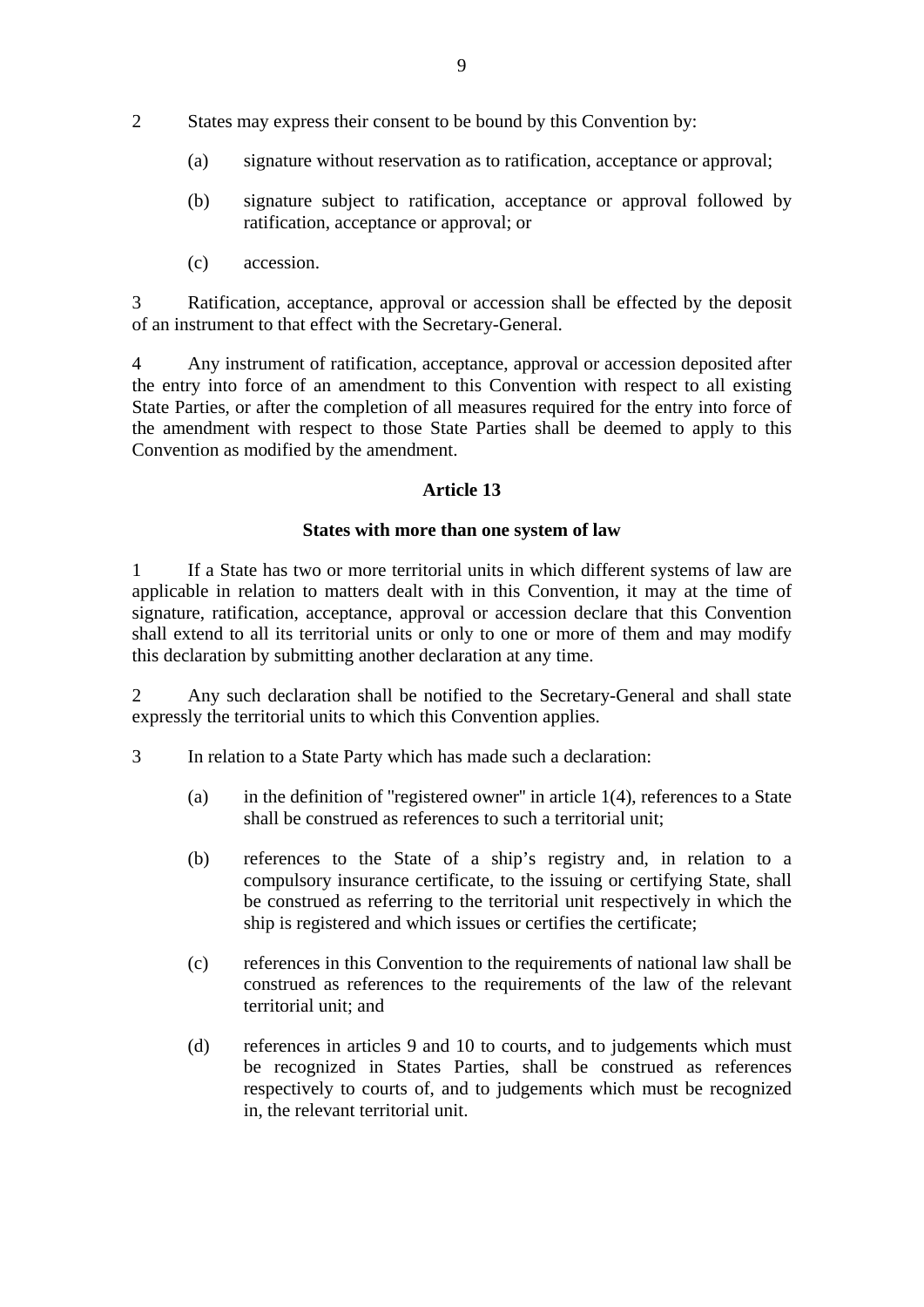### **Entry into Force**

1 This Convention shall enter into force one year following the date on which eighteen States, including five States each with ships whose combined gross tonnage is not less than 1 million, have either signed it without reservation as to ratification, acceptance or approval or have deposited instruments of ratification, acceptance, approval or accession with the Secretary-General.

2 For any State which ratifies, accepts, approves or accedes to it after the conditions in paragraph 1 for entry into force have been met, this Convention shall enter into force three months after the date of deposit by such State of the appropriate instrument.

#### **Article 15**

#### **Denunciation**

1 This Convention may be denounced by any State Party at any time after the date on which this Convention comes into force for that State.

2 Denunciation shall be effected by the deposit of an instrument with the Secretary-General.

3 A denunciation shall take effect one year, or such longer period as may be specified in the instrument of denunciation, after its deposit with the Secretary-General.

### **Article 16**

#### **Revision or amendment**

1 A conference for the purpose of revising or amending this Convention may be convened by the Organization.

2 The Organization shall convene a conference of the States Parties for revising or amending this Convention at the request of not less than one-third of the States Parties.

### **Article 17**

#### **Depositary**

- 1 This Convention shall be deposited with the Secretary-General.
- 2 The Secretary-General shall:
	- (a) inform all States which have signed or acceded to this Convention of:
		- (i) each new signature or deposit of instrument together with the date thereof;
		- (ii) the date of entry into force of this Convention;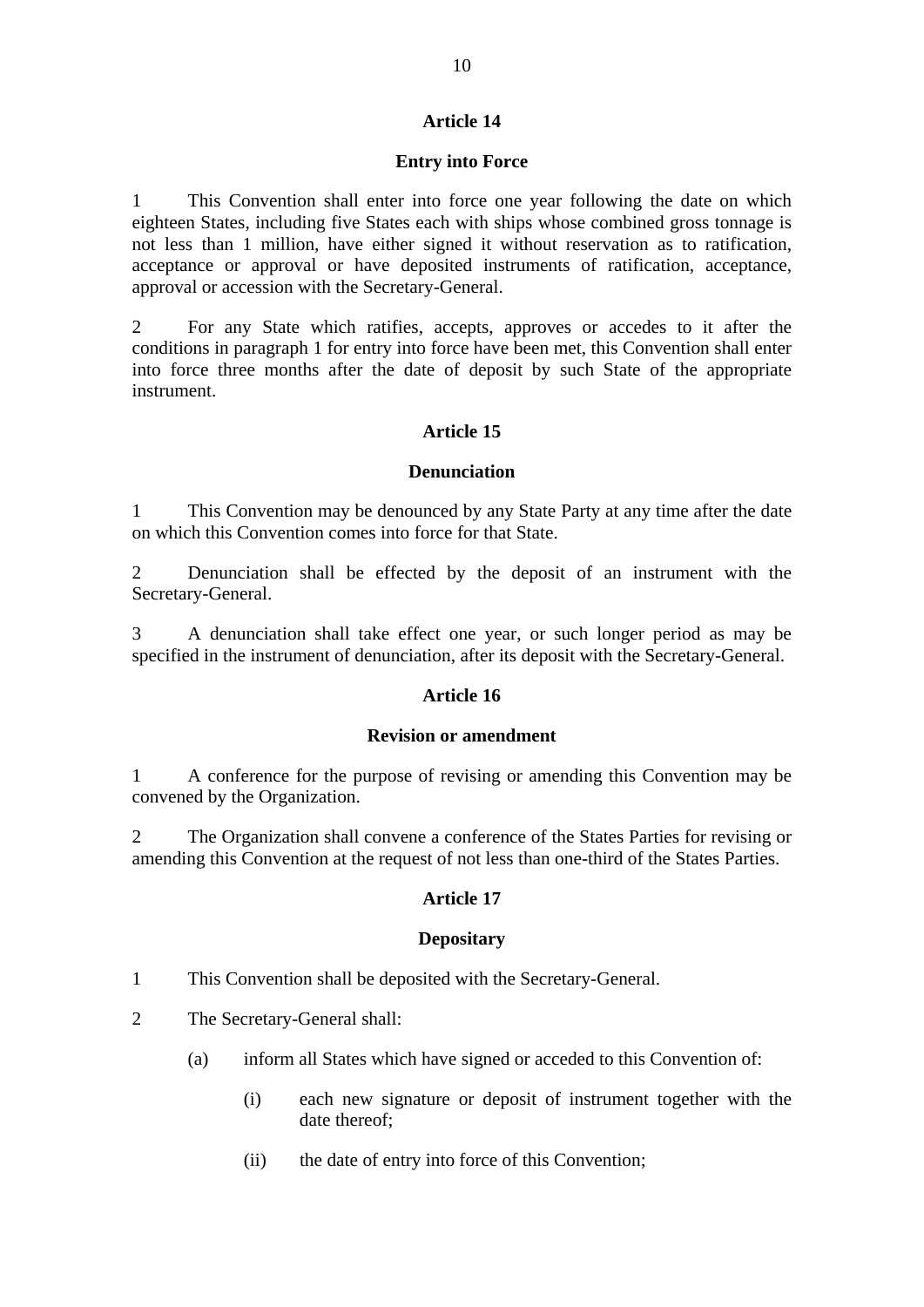- (iii) the deposit of any instrument of denunciation of this Convention together with the date of the deposit and the date on which the denunciation takes effect; and
- (iv) other declarations and notifications made under this Convention.
- (b) transmit certified true copies of this Convention to all Signatory States and to all States which accede to this Convention.

#### **Transmission to United Nations**

As soon as this Convention comes into force, the text shall be transmitted by the Secretary-General to the Secretariat of the United Nations for registration and publication in accordance with Article 102 of the Charter of the United Nations.

#### **Article 19**

#### **Languages**

This Convention is established in a single original in the Arabic, Chinese, English, French, Russian and Spanish languages, each text being equally authentic.

DONE AT LONDON this twenty-third day of March, two thousand and one.

IN WITNESS WHEREOF the undersigned being duly authorised by their respective Governments for that purpose have signed this Convention.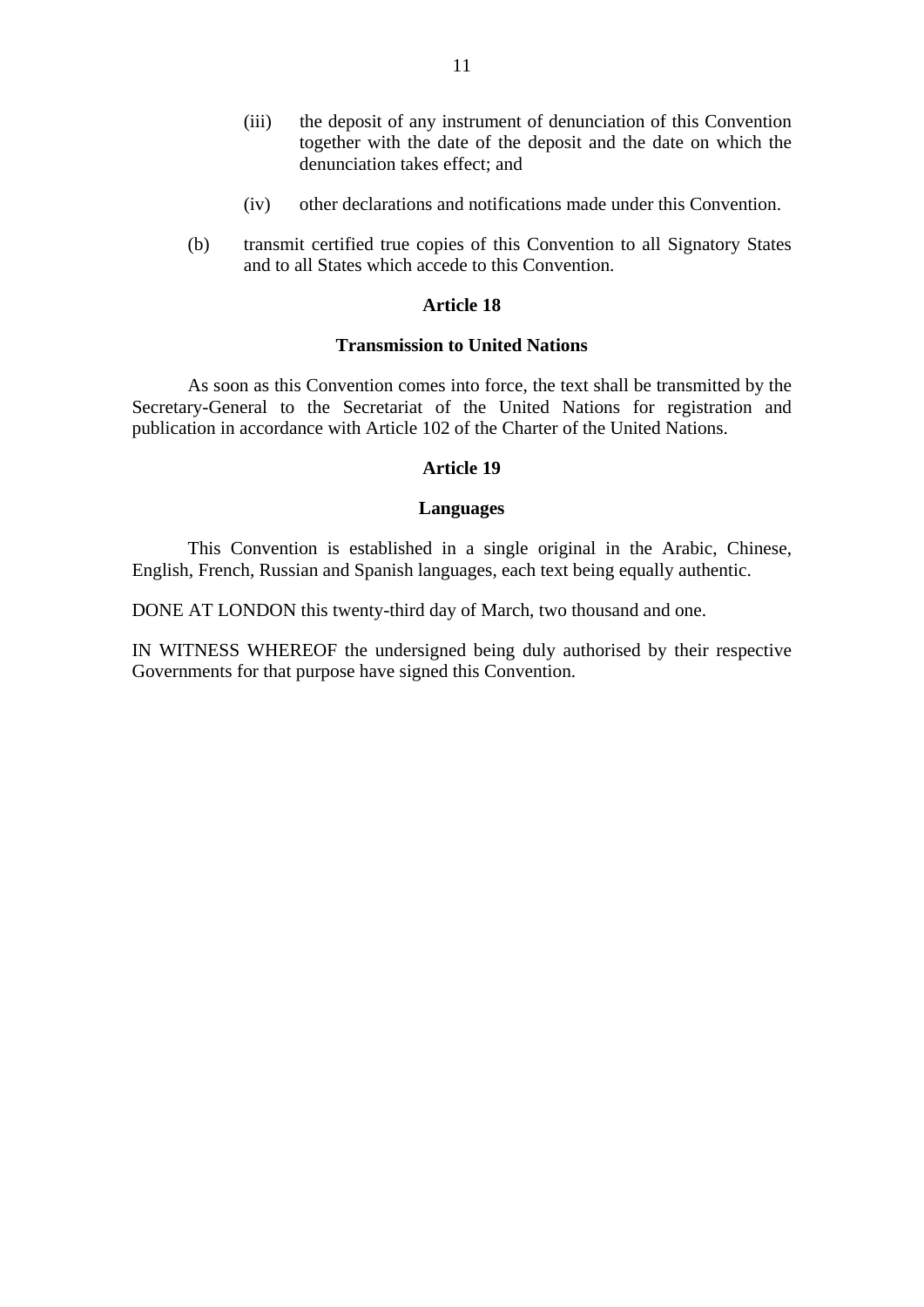## **ANNEX**

## CERTIFICATE OF INSURANCE OR OTHER FINANCIAL SECURITY IN RESPECT OF CIVIL LIABILITY FOR BUNKER OIL POLLUTION DAMAGE

#### Issued in accordance with the provisions of article 7 of the International Convention on Civil Liability for Bunker Oil Pollution Damage, 2001

| Name of Ship | Distinctive Number<br>or letters | <b>IMO Ship</b><br>Identification<br>Number | Port of<br>Registry | Name and full address of the<br>principal place of business of<br>the registered owner. |
|--------------|----------------------------------|---------------------------------------------|---------------------|-----------------------------------------------------------------------------------------|
|              |                                  |                                             |                     |                                                                                         |

This is to certify that there is in force in respect of the above-named ship a policy of insurance or other financial security satisfying the requirements of article  $\overline{7}$  of the International Convention on Civil Liability for Bunker Oil Pollution Damage, 2001.

Type of Security .............................................................................................................................. Duration of Security ……................................................................................................................ Name and address of the insurer(s)and/or guarantor(s) Name…............................................................................................................................................. Address ............................................................................................................................................ .......................................................................................................................................................... This certificate is valid until ............................................................................................... Issued or certified by the Government of ........................................................................... .............................................................................................................................................

(Full designation of the State)

#### **OR**

*The following text should be used when a State Party avails itself of article 7(3)* 

The present certificate is issued under the authority of the Government of …..(full designation of the State) by………………(name of institution or organization)

At ...................................................................... On ........................................................................ (Place) (Date)

> ............................................................................................................... (Signature and Title of issuing or certifying official)